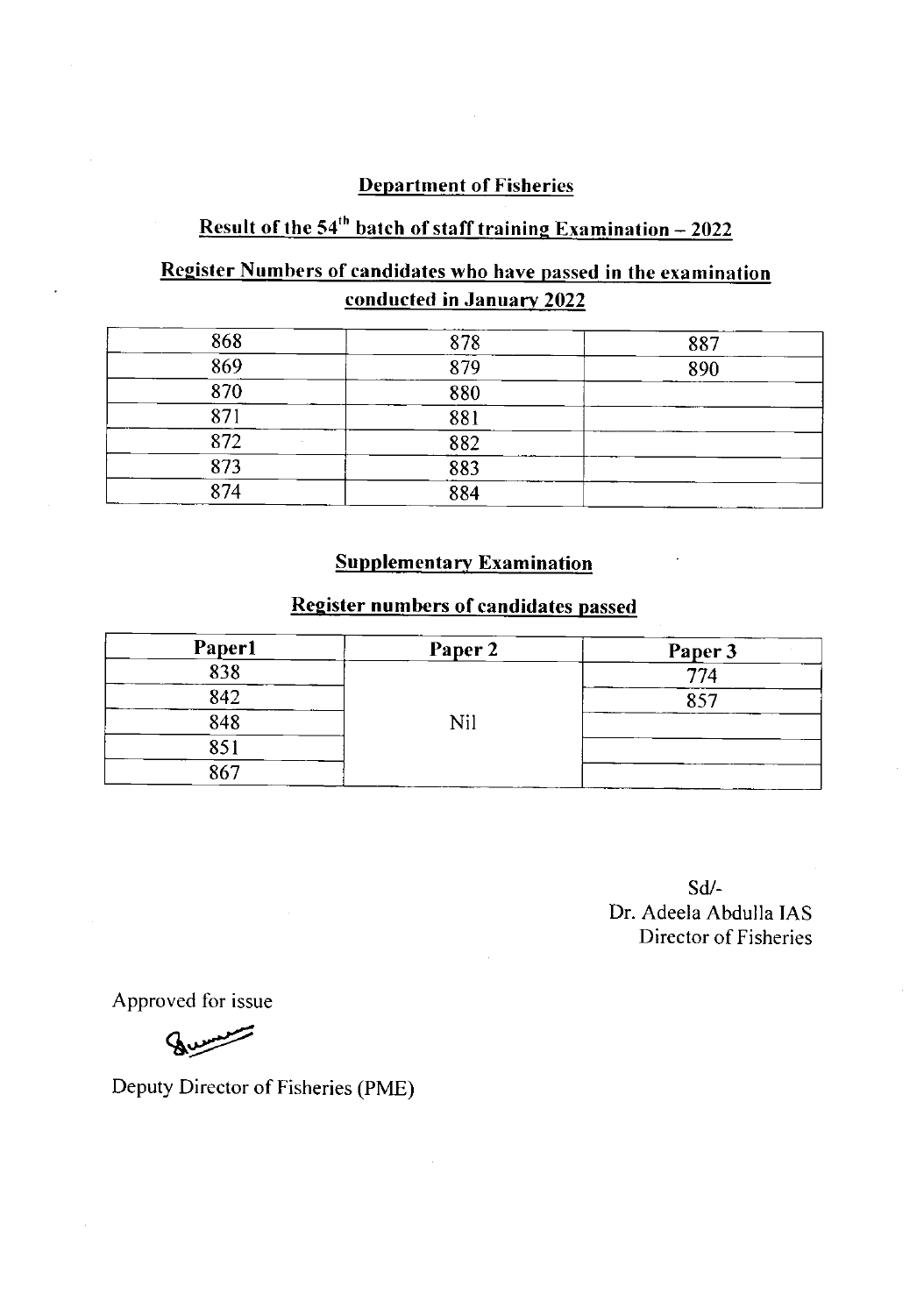| <b>Department of Fisheries</b>                                                          |        |         |                |         |           |                                       |  |
|-----------------------------------------------------------------------------------------|--------|---------|----------------|---------|-----------|---------------------------------------|--|
| Mark list and final result for the 54 <sup>th</sup> batch of staff training Examination |        |         |                |         |           |                                       |  |
| SI. No                                                                                  | Reg.No | Paper I | Paper2         | Paper 3 | Viva Voce | <b>Remarks</b>                        |  |
| $1$ .                                                                                   | 868    | 64      | 40             | 71.5    | 88        | Successfully completed                |  |
| $\overline{2}$ .                                                                        | 869    | 69      | 40             | 66.5    | 78        | Successfully completed                |  |
| $\overline{3}$                                                                          | 870    | 73      | 40             | 82      | 68        | Successfully completed                |  |
| 4.                                                                                      | 871    | 73      | 43             | 77      | 88        | Successfully completed                |  |
| 5.                                                                                      | 872    | 75      | 73             | 74      | 84        | Successfully completed                |  |
| 6.                                                                                      | 873    | 75      | 65             | 87.5    | 85        | Successfully completed                |  |
| 7.                                                                                      | 874    | 57      | 40             | 74.5    | 70        | Successfully completed                |  |
| 8.                                                                                      | 875    | 65      | 33             | 74      | 57        | Failed paper 2                        |  |
| 9.                                                                                      | 876    | 61      | 23             | 69      | 78        | $\overline{\mathbb{F}}$ ailed paper 2 |  |
| 10.                                                                                     | 877    | 53      | 29             | 67.5    | 50        | Failed paper 2                        |  |
| 11.                                                                                     | 878    | 69      | 50             | 70      | 62        | Successfully completed                |  |
| 12.                                                                                     | 879    | 77      | 84             | 91.5    | 92        | Successfully completed                |  |
| 13.                                                                                     | 880    | 63      | 4 <sub>3</sub> | 71      | 87        | Successfully completed                |  |
| 14.                                                                                     | 881    | 69      | 46             | 85.5    | 69        | Successfully completed                |  |
| 15.                                                                                     | 882    | 45      | 40             | 63.5    | 73        | Successfully completed                |  |
| 16.                                                                                     | 883    | 72      | 42             | 80      | 78        | Successfully completed                |  |
| 17.                                                                                     | 884    | 59      | 40             | 76      | 71        | Successfully completed                |  |
| 18.                                                                                     | 885    | 47      | 23             | 59.5    | 47        | Failed paper 2                        |  |
| 19.                                                                                     | 886    | 69      | 31             | 72.5    | 71        | Failed paper 2                        |  |
| 20.                                                                                     | 887    | 63      | 40             | 71.5    | 54        | Successfully completed                |  |
| 21.                                                                                     | 888    | 36      | 11             | 49.5    | 54        | Failed paper 1& 2                     |  |
| 22.                                                                                     | 889    | 36      | 25             | 56.5    | 48        | Failed paper 1& 2                     |  |
| 23.                                                                                     | 890    | 78      | 62             | 75      | 68        | Successfully completed                |  |

Out of 23 candidates appeared for examination 16 successfully completed.

| $SL$ No | Reg No. | <b>Marks</b> obtained |                |                | <b>Remarks</b>                                        |
|---------|---------|-----------------------|----------------|----------------|-------------------------------------------------------|
|         |         | Paper 1               | Paper 2        | Paper $3$      |                                                       |
|         | 774     | 36                    | 07             | 45.5           | 偏無 手承 经差异                                             |
| 2.      | 819     |                       | 30             |                | alia                                                  |
| 3.      | 838     | 59                    |                |                | Passed paper 1                                        |
| 4.      | 842     | 42                    | 13             |                | frailed paper."                                       |
| 5.      | 848     | 42                    | 17             |                | aliz pipeu                                            |
| 6.      | 851     | $5 - 1$               | $\vert 9$      |                | 审查 取食物                                                |
| 7.      | 857     | 30                    | O <sub>0</sub> | $\overline{+}$ | Taska pora 11.17                                      |
| 8.      | 863     | 34                    | 07             |                | $\mathcal{A}^{\mathcal{N}_{\text{max}}}_{\text{max}}$ |
| 9.      | 867     | 43                    | QQ)            |                | Architectural Profiles                                |

**Result of Supplementary examination**